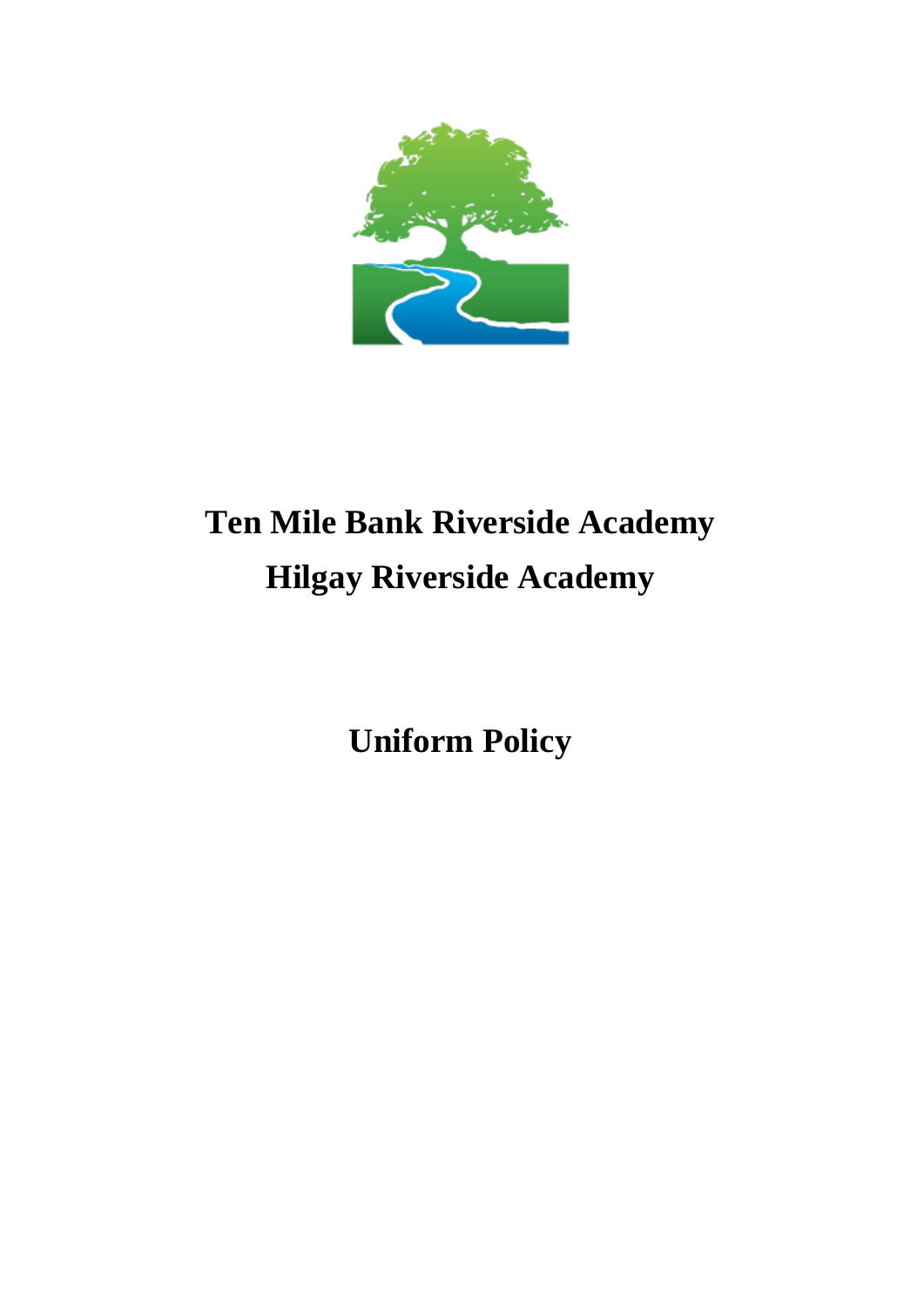#### **Introduction**

It is our school policy that all children wear school uniform when attending school, or when participating in school-organised events outside normal school hours. We ask children to wear their shirts tucked into their skirts or trousers and to take a pride in their personal appearance. Some items of uniform can be bought from our suppliers (details available on the website or from the school office), whilst others are easily available, at very competitive prices, at local shops including supermarkets. A complete list of the items needed for school uniform including those for Physical Education, is included in this policy.

# **Aims and objectives**

Our policy on school uniform is based on the belief that school uniform:

- promotes a sense of pride in our school;
- helps to create a sense of community and belonging towards the school;
- identifies the children with the school;
- supports our commitment to inclusion;
- prevents children from wearing 'fashion clothes' that could be distracting in class;
- is practical, smart and designed with health and safety in mind;
- is considered good value for money by most parents;

## **Jewellery, Hair Ornaments, Make-up and Nail Varnish**

For health and safety reasons we do not allow children to wear jewellery. The exceptions to this rule are earring studs in pierced ears (one stud per ear), and small objects of religious significance. Children are required to remove any items during PE lessons to prevent them from causing injury. Please note: Teachers are not permitted to remove earrings. Hair bands, ribbons/bows or 'scrunchies' should be plain and school colours. Hair bands should not have large flowers/cat ears/unicorn horns or similar attached. Make up and nail varnish should not be worn to school unless for an out of school hours function, for example a school disco. Extreme hairstyles are not appropriate for school. The use of styling products should be kept to a minimum and children should not have decorative patterns cut into their hair or have hair coloured or dyed. Watches (including fitness trackers) should be named and are the pupil's responsibility. These should be removed for P.E.

#### **Footwear**

For health and safety reasons we do not allow children to wear shoes with platform soles or high heels. All children are required to wear plain black shoes or plain black trainers without logos as stated in the uniform list. If boots are worn these should also be plain black. If boots are large and prevent children from sitting comfortably on the floor they may be asked to change into their PE shoes whilst inside the school building.

#### **The Role of Parents**

We believe that one of the responsibilities of parents is to ensure that their child has the correct uniform and PE kit, and that it is clean, in good repair and that the child's name is written on all items. If a parent has difficulties for any reason with fulfilling this request they are asked to speak confidentially to a senior member of staff to discuss the issues. Parents should be assured that we will do all we can to help. Children who arrive at school wearing non-school uniform clothing will be loaned an appropriate item from school to wear for that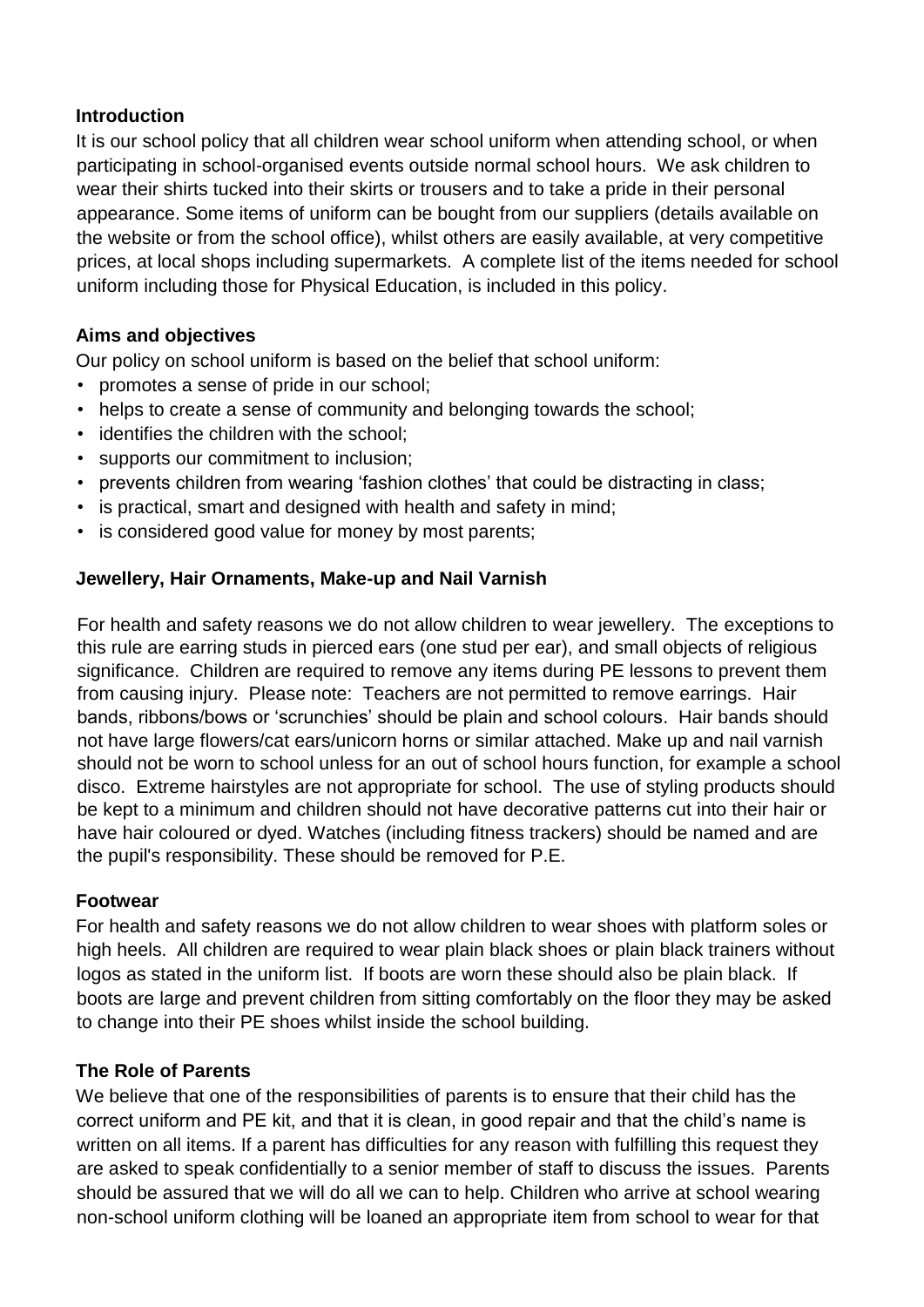day. The same system will apply for children who do not have a PE kit. Parents will be contacted to discuss the matter. The school welcomes children from all backgrounds and faith communities. If there are serious reasons, for example on religious grounds, why parents want their child to wear clothes that differ from the school uniform, the school will consider such requests sympathetically. If any parent would like to request a modification to the uniform policy they should, in the first instance, contact the Executive Head Teacher.

## **School Uniform List**

Our school uniform colour is dark purple with black, grey and white. Most items can be bought from High Street shops. Items marked with a \* below, some of which have the school logo on, are sold by our school suppliers. Please speak to our office staff for details of prices.

#### **Uniform:**

- Grey skirt/pinafore dress/shorts/trousers
- White shirt or polo shirt\*; dark purple polo shirt either plain or with the Hilgay or Ten Mile Bank logo
- Purple sweatshirt\* or cardigan\*, without a hood, either plain or with the Hilgay or Ten Mile Bank logo
- Plain white, grey or black short or knee length socks (not over the knee)
- Black, grey or dark purple tights
- Full length black leggings may be worn with short black socks instead of tights
- Plain black shoes, trainers or boots

Please note skirts should be an appropriate length and of a style which allows children to sit comfortably on the floor. When children wear shorts, even when these are worn over tights, they should also be of an appropriate length. Three-quarter, calf length, leggings should not be worn.

Please note that children should not wear scarves, hats or gloves inside the school building. Shoes should be flat, black and appropriate for school. If trainers are worn these should be plain without logos. Your child should wear shoes which he or she can manage to do up independently Please do not send your child to school in shoes which prevent them from running in the playground. If boots are worn these also should be plain black. Children who wear boots that prevent them from sitting comfortably on the floor may be asked to wear their PE shoes whilst inside the building.

# **P.E. Kit**

Children need a change of clothes and footwear for P.E (for health and hygiene reasons) and a small bag in which to keep the kit at school. PE kit should be in school every day. All school uniform and P.E. kit MUST be named. Children can become upset as a result of lost clothing, please help us by naming everything.

#### **Girls and boys wear:**

- plain black shorts/skorts/leggings
- plain white T-shirt\*
- trainers
- plain black/dark grey jogging suit for outdoor lessons in cold weather